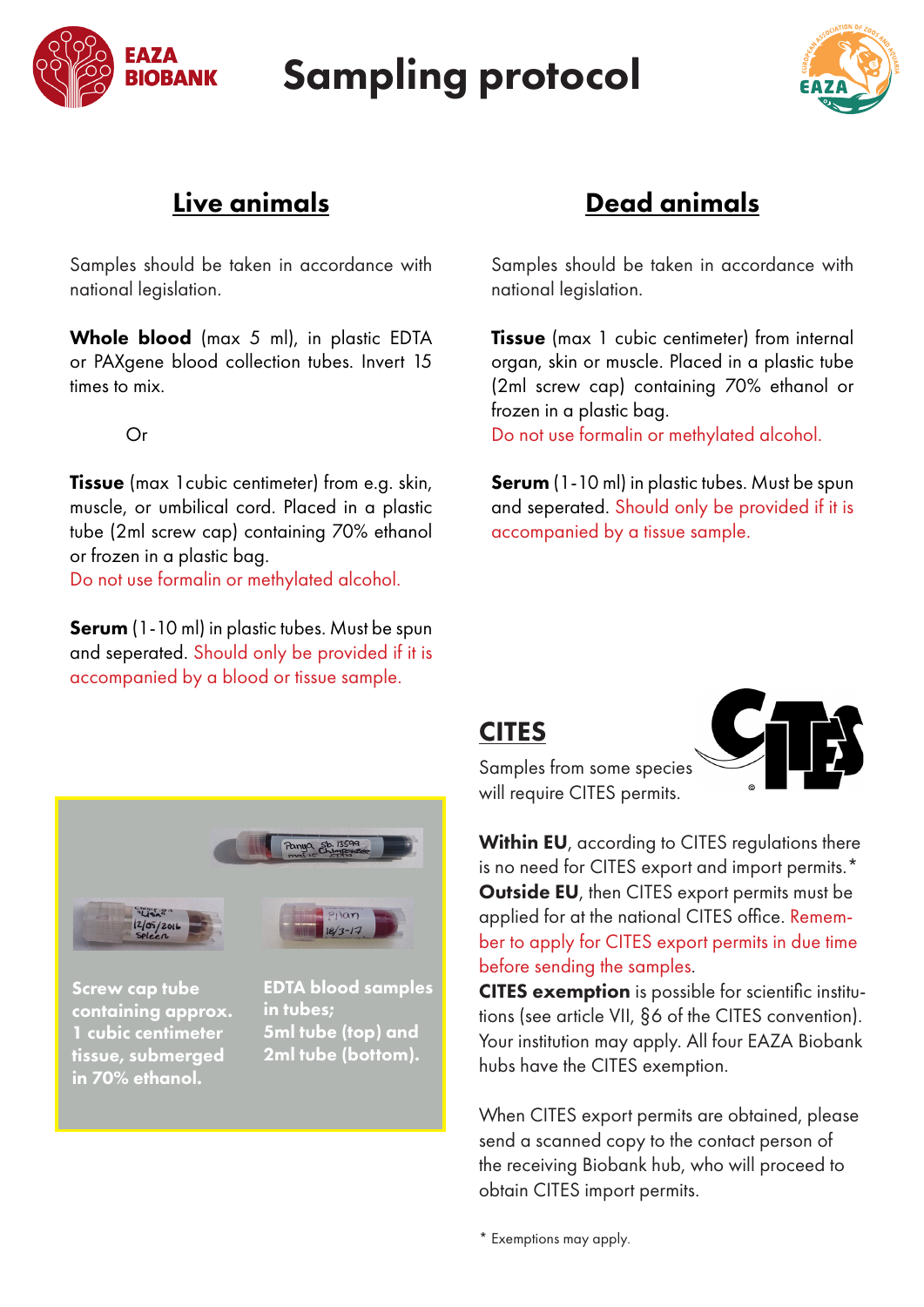

# Shipping





## **Labeling**

Label the sample with animal identifiers (transponder, ring, GAN or local ID), species name, tissue type and date when sample was taken. Enclose the animal's ZIMS specimen report and contact details of sender, otherwise your sample will not be processed.

If you do not have a ZIMS report, then please include typed identification, species name, date of sampling and institution.

## **Storage**

If you cannot ship the samples within 12 hours, then store them in the freezer until shipment is possible. Please ship the samples as soon as possible and please avoid arrival at the hub on a weekend.



## **Packaging**

- 1 Primary package The samples in tubes
- 2 Secondary package

Plastic container or bag for the samples with enough material within to absorb the total sample content.

#### 3 Tertiary package

Reinforced envelope or cardboard box with ZIMS specimen report. Enclose an icepack in the envelope or box if the tissue samples are frozen.

## **Shipping**

The package should be labeled on the outside with the diamond 'UN3373' logo and the text "Exempt animal specimen" and "refrigerate upon arrival".

The 'UN3373' label can be provided by one of the biobank hubs.